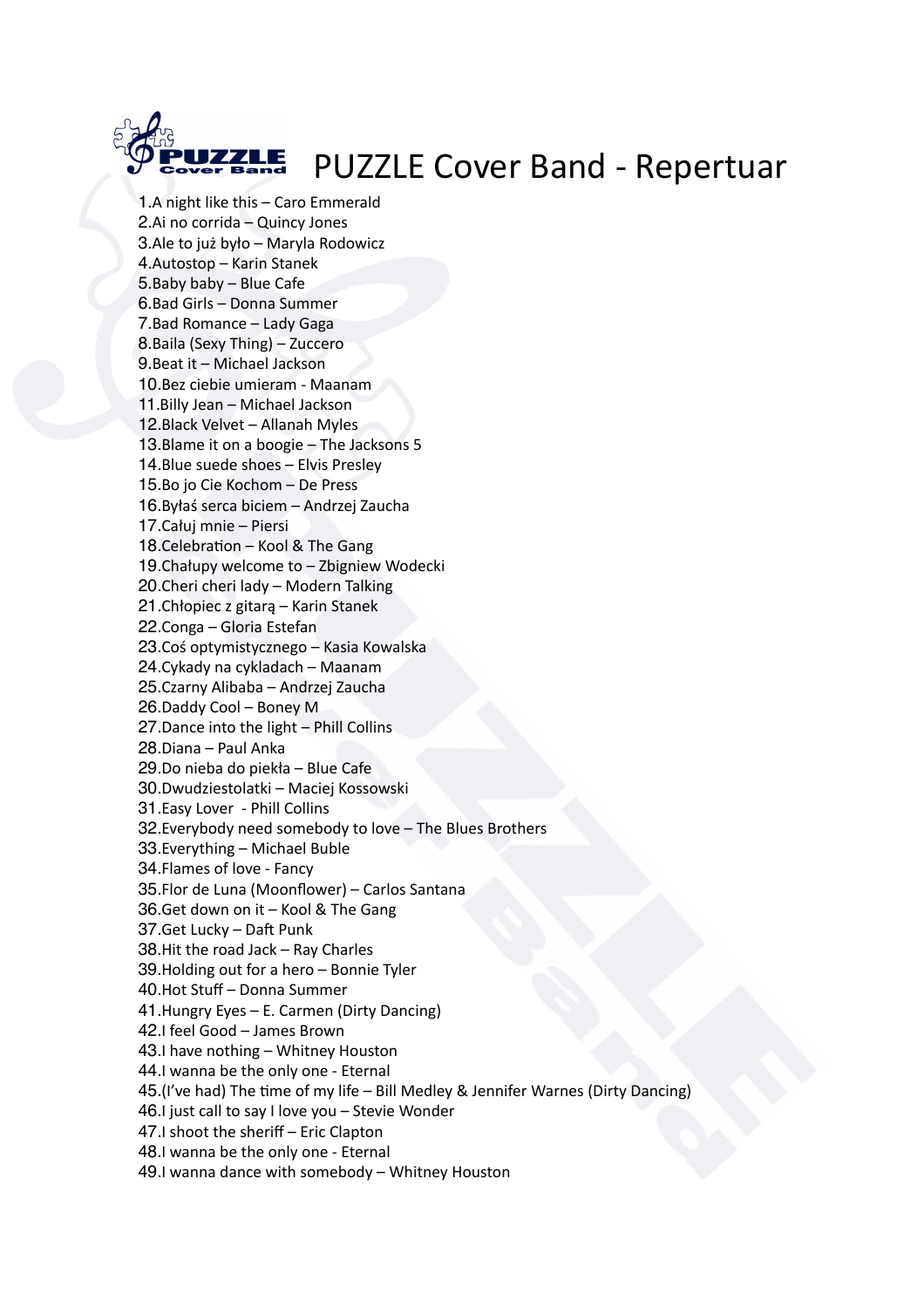50.I will survive – Donna Summer 51.I'm so excited – The Pointer Sisters 52.Isn't she lovely – Stevie Wonder 53.It's raining man – The Weather girls 54.Jesteś lekiem na całe zło – Krystyna Prońko 55.Konik na biegunach – Urszula 56.La vida es un carnival – Ceila Cruz 57.Lato 2000 – Sami 58.Locked out of heaven – Bruno Mars 59.Let's get loud – Jennifer Lopez 60.Let's twist again – Chubby Checker 61.Macarena – Los del Rio 62.Maj – Varius Manx 63.Mambo no.5 – Luo Bega 64.Małgośka – Maryla Rodowicz 65.Mercy – Duffy 66.Moje jedyne marzenie – Anna Jantar 67.Monday Morning – Melanie Fiona 68.Mooves like Jagger – Maroon 5 69.Movin' on up – M People 70.Mój jest ten kawałek podłogi – Mr Zoob 71.Najtrudniejszy pierwszy krok – Anna Jantar 72.Nie bądź taki szybki bill – Kasia Sobczyk 73.Nie płacz Ewka – Perfect 74.Nie stało się nic - Wilki 75.Niebo z moich stron – Czerwone Gitary 76.No co ty na to – Mietek Szcześniak 77.O mnie się nie martw – Kasia Sobczyk 78.Odpływają kawiarenki – Irena Jarocka  $79.$ One way ticket – Boney M 80.Only Girl (in the world) – Rihanna 81.Parostatek – Krzysztof Krawczyk 82. Part time lover - Stevie Wonder 83.Piece of my heart – Janis Joplin 84.Piosenka księżycowa – Varius Manx 85.Płonąca stodoła – Czesław Niemen 86.Pocałuj noc – Varius Manx 87.Prawy do lewego – Kayah & Bregović 88.Proud Mary – Tina Turner 89.Radość najpiękniejszych lat – Anna Jantar 90.Rehab – Amy Winehouse 91.Rivers of Babylon – Boney M 92.Rock Around a clock – Bill Halley 93.Rolling in the deep – Adelle 94.Rome wasn't built in a day – Morcheeba 95.Ruchome piaski – Various Manx 96.Rudy Rydz – Helena Majdaniec 97.Rycz mała rycz – Vox 98.September – Earth Wind & Fire 99.Samba Pa Ti – Carlos Santana 100.Serduszko puka w rytmie cha cha – Maria Koterbska 101.Sexbomb – Tom Jones 102.Simply the best – Tina Turner 103.Sing it back - Moloko